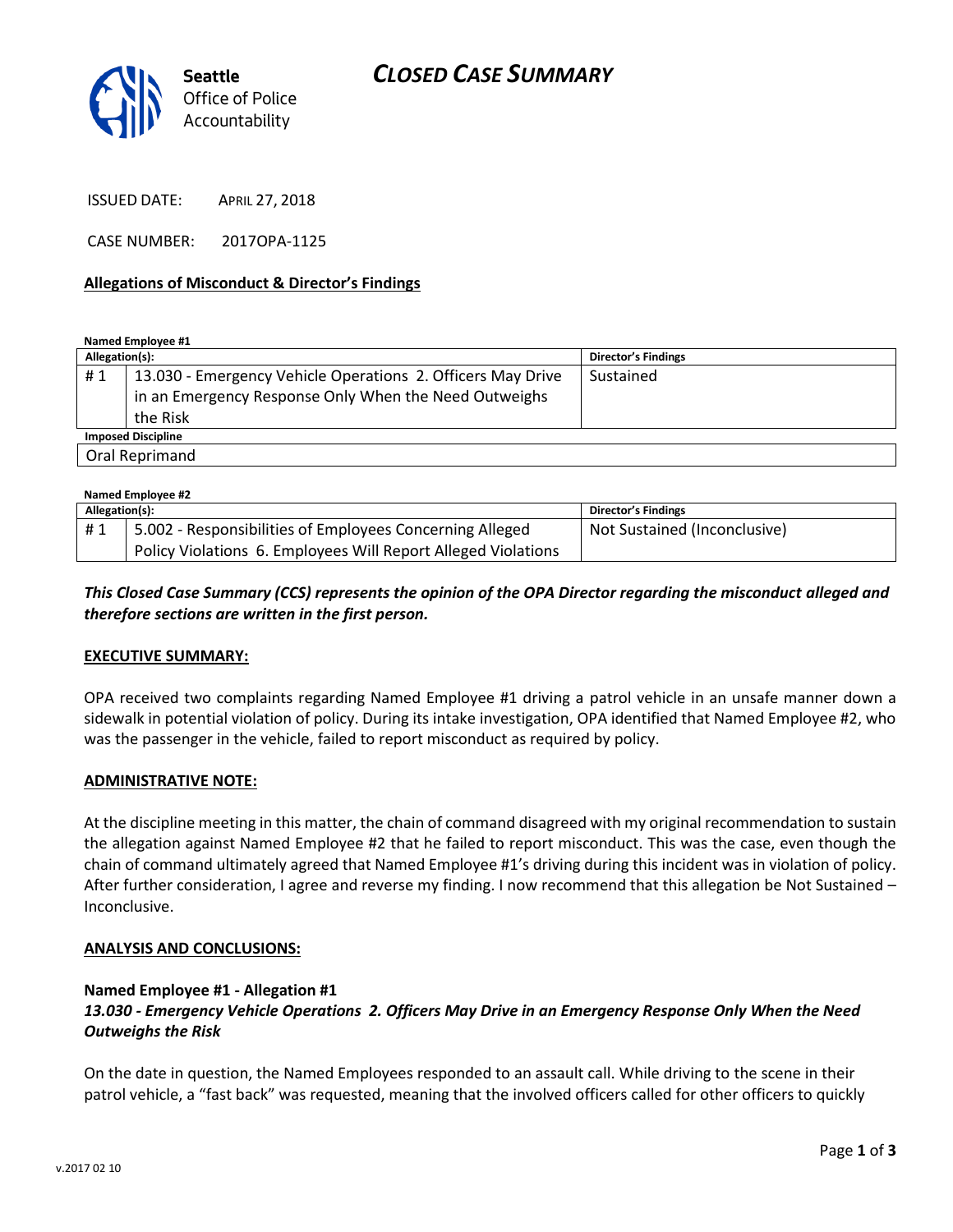

# *CLOSE CASE SUMMARY*

OPA CASE NUMBER: 2017OPA-1125

come and assist them. In response, Named Employee #1 (NE#1), who was driving the vehicle, began to engage in emergency vehicle operations. Named Employee #2 (NE#2) was the passenger.

As they neared the scene, an officer came over the radio and stated: "under control, one in custody, start sending fire." The dispatcher repeated that there was "one in custody, under control"; however, NE#1 continued to engage in emergency vehicle operations for nearly another minute. Moreover, as he approached the scene, he began driving his vehicle on the sidewalk. When he did so, he pulled in front of a pedestrian that was walking on the sidewalk behind his vehicle. I believe this to have been one of the Complainants based on this individual's description of NE#1's driving and where he was situated at the time. NE#1's GPS recorded that his patrol vehicle was, at least at one point, traveling on the sidewalk at speeds up to 20 miles per hour.

This matter came to OPA's attention when two civilian Complainants independently reported the Named Employees' conduct and complained that NE#1 was driving recklessly and dangerously. The first Complainant reported that the Named Employees drove on the sidewalk in front of his building at a high rate of speed with their lights and sirens flashing. He stated: "Had I been 6 steps further in my trip to the car I would have stepped out directly in front of him/her and there is no way they could have stopped." He concluded by saying that the Named Employees' response was "absurd" and that there was no "imminent threat" at the time. The second Complainant recounted observing: a "Police car speeding down the sidewalk to chase a homeless women [sic]" and said that the Named Employees "could have killed anyone walking out the door of my place of business." She told OPA that: "It is one of the most ill advised and reckless things I have ever seen."

At his OPA interview, NE#1 asserted that, even after the two broadcasts indicating that the situation was under control, he was still concerned of what he described as imminent threats to fellow officers and civilians. He opined that the officer who indicated that the situation was under control sounded distressed and that it did not sound like the scene was actually under control. He told OPA that he believed that it was a tense, uncertain, and fast-evolving situation and that he thought driving down the sidewalk was the best and most reasonable option at the time. NE#1 asserted that this was the case even though he recognized that he also could have driven in the center or southbound lane of the adjacent north/south street.

SPD Policy 13.030-POL-2 states that officers may drive in an emergency response only when the need outweighs the risk. The policy further states that: "The preservation of life is the highest priority." (SPD Policy 13.030-POL-2).

I find that when NE#1 drove on the sidewalk at 20 miles per hour after being informed that the situation was under control and that the suspect was in custody, he violated this policy. Further, I find NE#1's explanations for why he did so to be unconvincing. Here, NE#1 engaged in poor decision-making that, in my opinion, displayed a significant lack of judgment. Even more concerning than this, however, is the fact that NE#1 appeared convinced that he did nothing wrong in this case. This was so even months after the incident at his OPA interview. NE#1's driving was dangerous and put civilians at risk. This type of reckless conduct is exactly what this policy is purposed to preclude.

For these reasons, I recommend that this allegation be Sustained.

Recommended Finding: **Sustained**